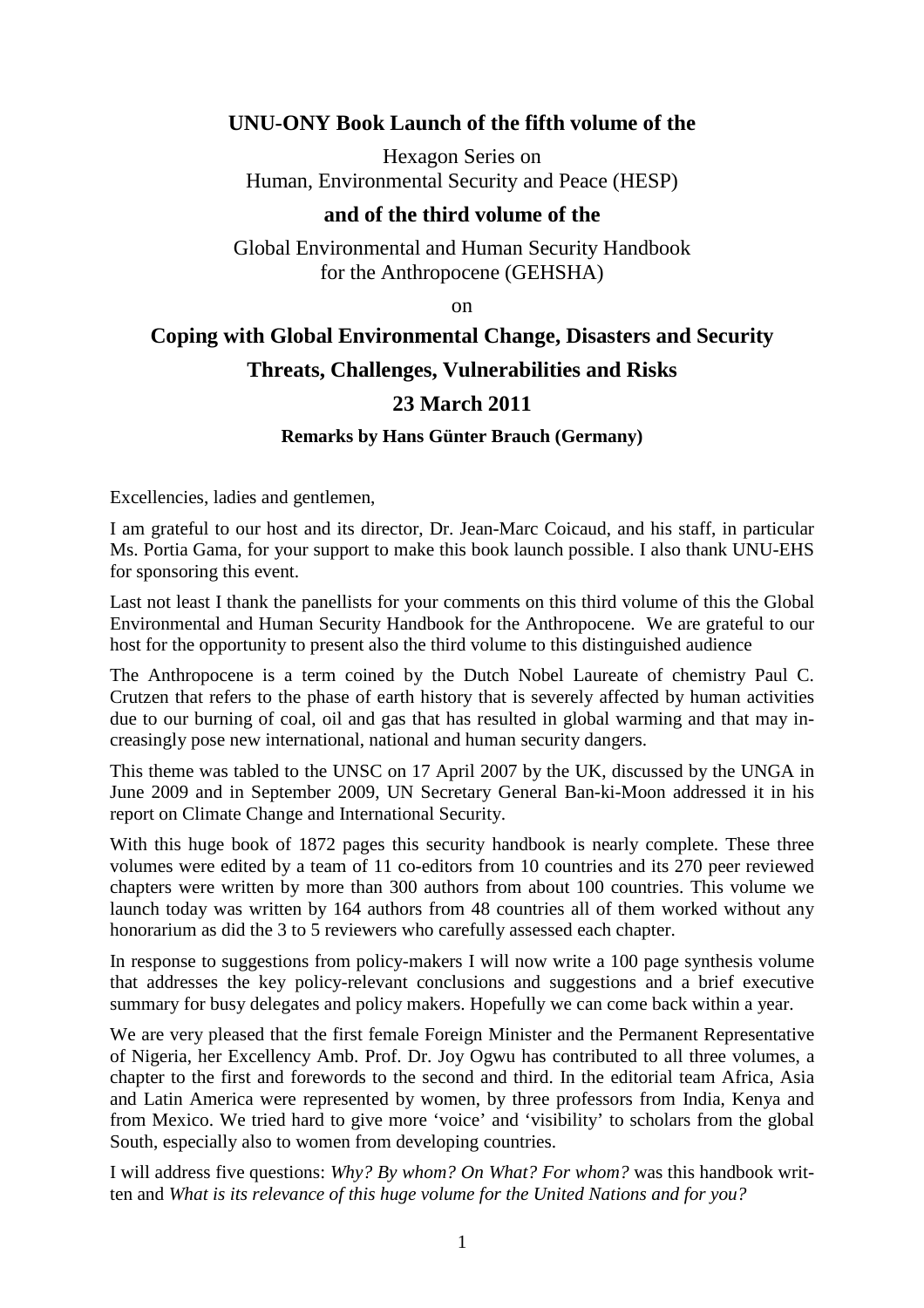## **1) What are the reasons for and goals of this new volume on** *Coping with Global Environmental Change, Disasters and Security***?**

While in the first volume of this handbook on *Globalization and Environmental Challenges* (2008) we addressed three reasons for the reconceptualization of security: a) the end of the Cold War, b) globalization and its negative consequences that are partly linked to this city; and c) the process of global environmental and climate change. This has resulted in three changes of the security concept:

- i) a *widening* of the political and military focus of national and international security to include its economic, societal and environmental dimensions;
- ii) in a *deepening* from the state-centred concepts of "international peace and security" in the UN Charter, and of "national security" to human security issues.
- iii) a *sectorialization of security* that addresses *energy*, *food*, *health, water and soil security* as well as issues of "women, peace and security" that were put on the Agenda of the UNSC with Res. 1325 on 31 October 2000.

These developments are reflected in this security handbook for the Anthropocene, the era of earth history that is affected by human activities. The previous volume on *Facing Global Environmental Change* addressed the securitization of climate change, water, desertification, population change, urbanization and natural hazards and reviewed many sectoral security concepts that are widely used in the UN system. This new book on *Coping with Global Environmental Change* addresses threats, challenges, vulnerabilities and risks and policies for adaptation and mitigation to global environmental change.

# **2) By whom?**

Among its 164 authors of this book are two active Under-Secretary-Generals of the UN, Mr. Steiner, the executive director of UNEP, and Prof. Dr. Osterwalder, the Rector of the United Nations University (UNU) as well as a former Under-Secretary-General for Disarmament, Amb. Dhanapalla, who is President of Pugwash that received the Nobel Peace Prize in 1995. In these books the south is not an object, many authors are distinguished scientists from developing countries that analyse the problems of their own region. The volume combines very distinguished scientists and promising young scholars from around the world coming from many disciplines in the natural and social sciences. Some authors work at the UN and UNDP in New York and at UNESCO.

## **3) On What?**

The 100 texts in this volume, its five preface essays and 95 peer-reviewed chapters address in 10 parts the following themes:

In part I the concepts of security threats, challenges, vulnerabilities and risks are introduced and in part II, regional political and military security dangers and concerns are discussed from the perspective of countries, regions (e.g. the Mediterranean the Arab world and West Africa) and international organizations (EU, NATO). Part III assesses economic, social, environmental and human security dangers in the Near East, Africa and Asia, among them are authors from Tunisia, Jordan, Israel and Palestine. Part IV on threats, challenges, vulnerabilities and risks for urban centres in hazards and disasters contains chapters by authors from France, Colombia, India, China, Turkey and Nigeria, most where Ph.D. candidates who participated at a summer academy on social vulnerability of UNU-EHS.

Part V on "Coping with Climate Change, Soil and Desertification, Water Management, Food and Health" includes 28 chapters that address specific challenges. The six chapters on climate change discuss uncertainties in climate change impact assessments for the river Nile or are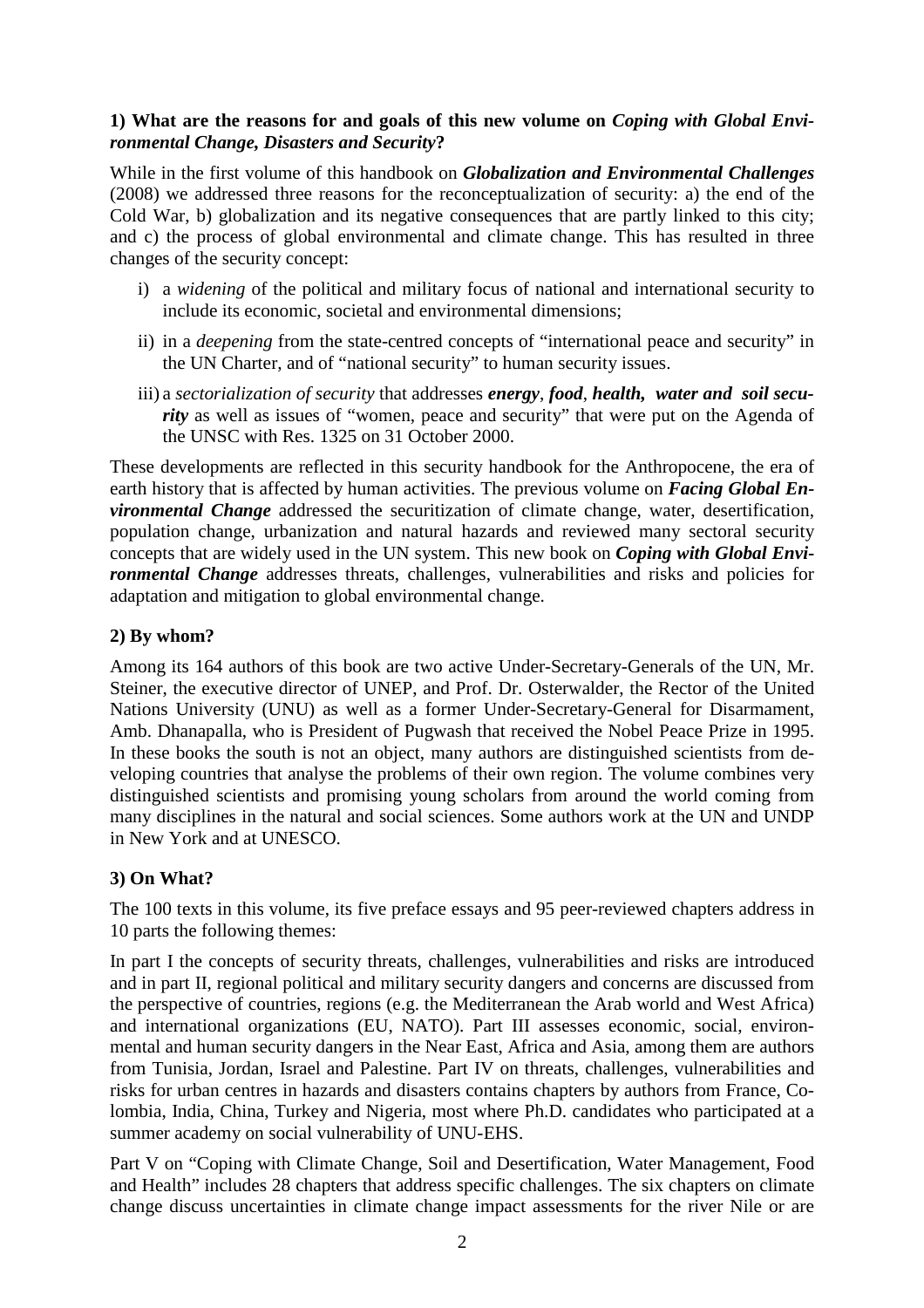mapping the areas that will be affected by sea level rise in the Nile Delta until 2100, or the vulnerability of tropical montane forest ecosystems due to climate change. Nine chapters on soil degradation and desertification focus on Northern Mexico, Egypt, Morocco and on Dryland Agriculture in Spain, while in the five chapters on water management authors from Sweden, China, Bangladesh, India, Niger, Mauretania and Tunisia assess different coping strategies for their region or countries. Five chapters deal with global and regional food and two with health security issues in Latin America, Africa, Asia and Europe.

The five chapters of Part VI on "Coping with Hazards, Social Vulnerability and Resilience Building" document conceptual and empirical work by heads of departments of UNU-EHS and of the first UNU-EHS chair on social vulnerability.

The 17 chapters of Part VII address scientific and policy efforts for Coping with Global Environmental Change documenting the work of the four major research programmes on Global Environmental change: WCRP, IGBP, IHDP and DIVERSITAS and of the Earth System Science partnership. This is followed by four chapters that summarize the results of WG II and III of the IPCC as well as the work of UNESCO on disasters and of UNDP on climate change that is available in the press folder for free download. Four chapters review regional strategies, policies and measures for the EU, East Asia, Latin America and the "Politics of Equity and Justice in North-South climate change negotiations", while three chapters on national strategies focus on China and Japan.

In Part VIII two chapters deal with Remote Sensing, Vulnerability Mapping and Indicators of Environmental Security Challenges, while in Part IX two additional chapters discuss activities towards an Improved Early Warning of Conflicts and Hazards. In the final two chapters the two co-editors who are present today develop jointly with Simon Dalby from Canada a proposal for a political geo-ecology for the Anthropocene and offer their conceptual ideas on coping with Global Environmental Change with regard to sustainability revolution and a sustainable peace.

## **4) For whom?**

The handbook was written for scholars, policy advisers and policy makers, journalists and students globally and it should be available in the libraries of major universities, research institutes and ministries that can afford this huge compilation of global scientific and policy relevant topical knowledge. This handbook is available as a hardcover, as an electronic book and all chapters may be purchased individually on the internet.

We launched a new book aid project to get these volumes to university libraries in developing countries that cannot afford such reference books. Of the first two volumes we could send so far 150 copies as book gifts to 110 Libraries in 69 countries and the German Academic Exchange Service bought an additional 100 copies it sent to its partners globally. All donors and recipients are documented on a special website for each volume and we plan to continue to send book gifts to university libraries to make this major reference book available to faculty and students in countries that cannot afford such books.

#### **5) Relevance for the UN System**

Security is a key concept of international and national politics, a basic value in societies, cultures and religions. Thus, the meaning of security matters for the United Nations system, for its member states and its peoples, and its meaning has changed since 1990 as is reflected in many resolutions of the UNSC and the GA. Maintaining "international peace and security" has been a key goal of the UN Charter.

This collective global scientific effort hopes to contribute to better face and cope with the challenges humankind will experience in this century.